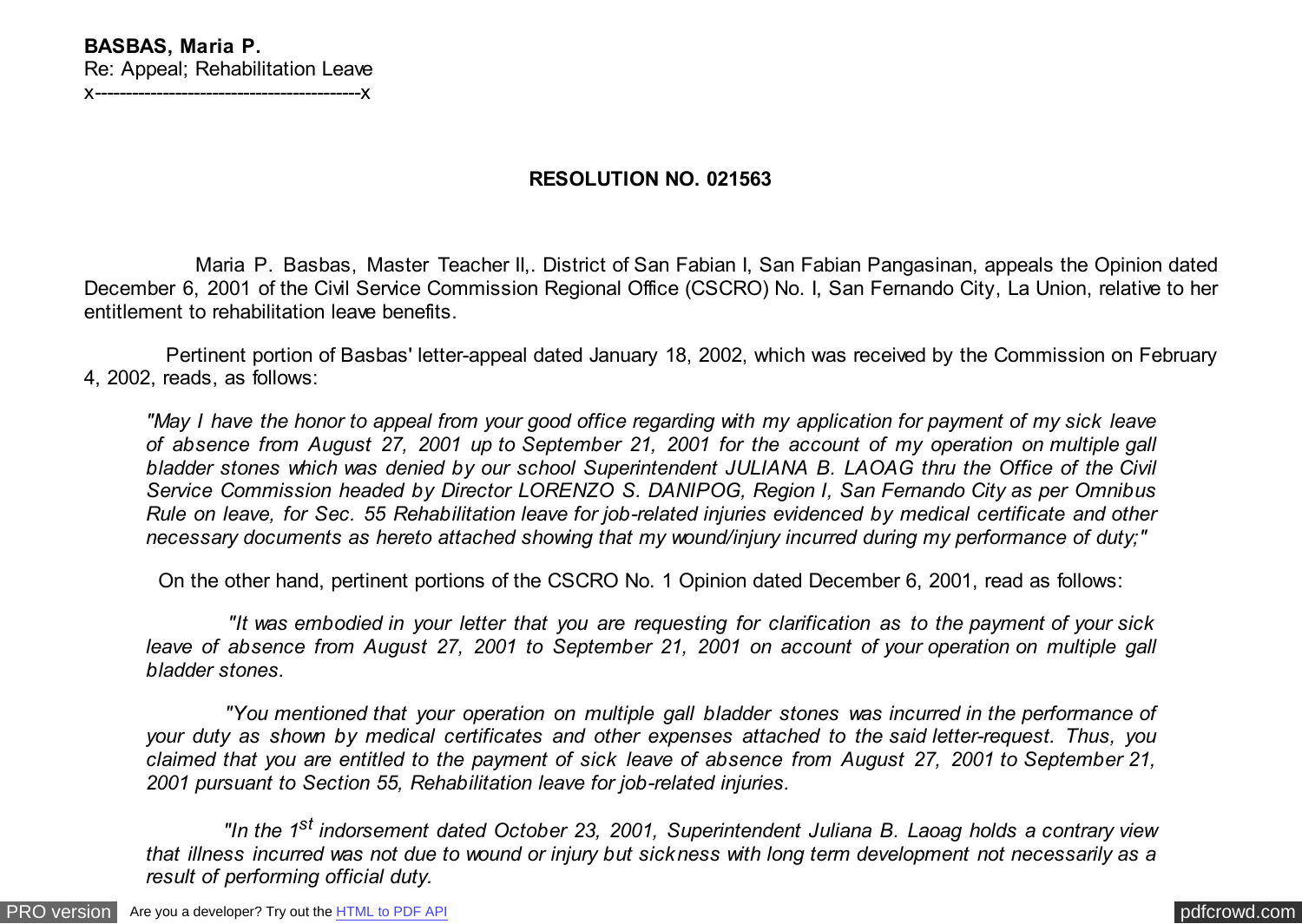*"x x x this Office opines that you are entitled to the payment of your sick leave of absence if you have available sick leave credits as may be certified by the head of the HRMO in your division office. This is based on the presumption that you were on leave with pay, if not your absences from August 27, 2001 to September 21, 2001 due to operation or medical treatment shall be deducted from your salary. In such case you are not entitled to the benefits during the period of your medical treatment and recuperation as provided under Sec. 55 of Omnibus Rules on Leave since your illness cannot be considered as work/job related injuries."*

 In a Memorandum dated April 3, 2002, the Commission requested Regional Director Lorenzo S. Danipog of CSCRO No. I to submit his comment on said appeal and to transmit the complete records of the case. Director Danipog complied with the same in his letter dated May 3, 2002, relevant portion of which reads, as follows:

 *"Please be informed that this Office adopts its opinion dated December 6, 2001, denying Ms. Basbas' entitlement to rehabilitation leave benefits during the period of her medical treatment and recuperation pursuant to provisions under Sec. 55 of the Omnibus Rules on Leave."*

 Records show that Basbas was admitted as a patient at the Specialist Group Hospital and Trauma Center, Tapuac District, Dagupan City, from August 28, 2001 to September 1, 2001 for treatment of Chronic Cholecystitis caused by multiple gall bladder stones. She underwent Cholecystectomy or surgery for removal of the gall bladder stones on August 29, 2001. As a result of said major operation, she incurred absences from August 27, 2001 to September 21, 2001. Subsequently, in a letter dated October 17, 2001, addressed to the School Division Superintendent, Division of Pangasinan II, she filed a claim with the Office of the District Supervisor, San Fabian District I, for rehabilitation leave benefits covering the period from August 27 to September 21, 2001. Said letter-request was referred by Josefina B. Lomandas, Officer-in-Charge of San Fabian District I, to Division Superintendent Juliana B. Laoag, Division of Pangasinan II, who in turn endorsed the letter-request to the Director of the CSC-Urdaneta Field Office, Urdaneta City, through her 1<sup>st</sup> Indorsement dated October 23, 2001. In the said indorsement, Superintendent Laoag requested clarification on Basbas' entitlement to rehabilitation leave benefits and further noted that the illness incurred by Basbas was not due to *"sickness with long term development not necessarily as a result of her performing official duty."* The CSC-Urdaneta Field Office, through a letter dated November 9, 2001 and signed by Officer-in-Charge Jose M. Agbayani, Jr. referred Basbas' letter-request and other pertinent documents to CSCRO No. I for appropriate action. On December 6, 2001, CSCRO No. I rendered its opinion on the matter by ruling that the illness suffered by Basbas is not a work or job-related injury and therefore this precludes her from being entitled to rehabilitation leave benefits. Based on the said opinion, Superintendent Laoag then denied payment of said benefits to Basbas. Hence, this appeal.

 The sole issue to be resolved in the instant appeal is whether Basbas is entitled to rehabilitation leave benefits during the period of her medical treatment for Chronic Cholecystitis or multiple gall bladder stones.

Pertinent thereto is **Section 55 of the Omnibus Rules on Leave (as amended by CSC Memorandum Circular**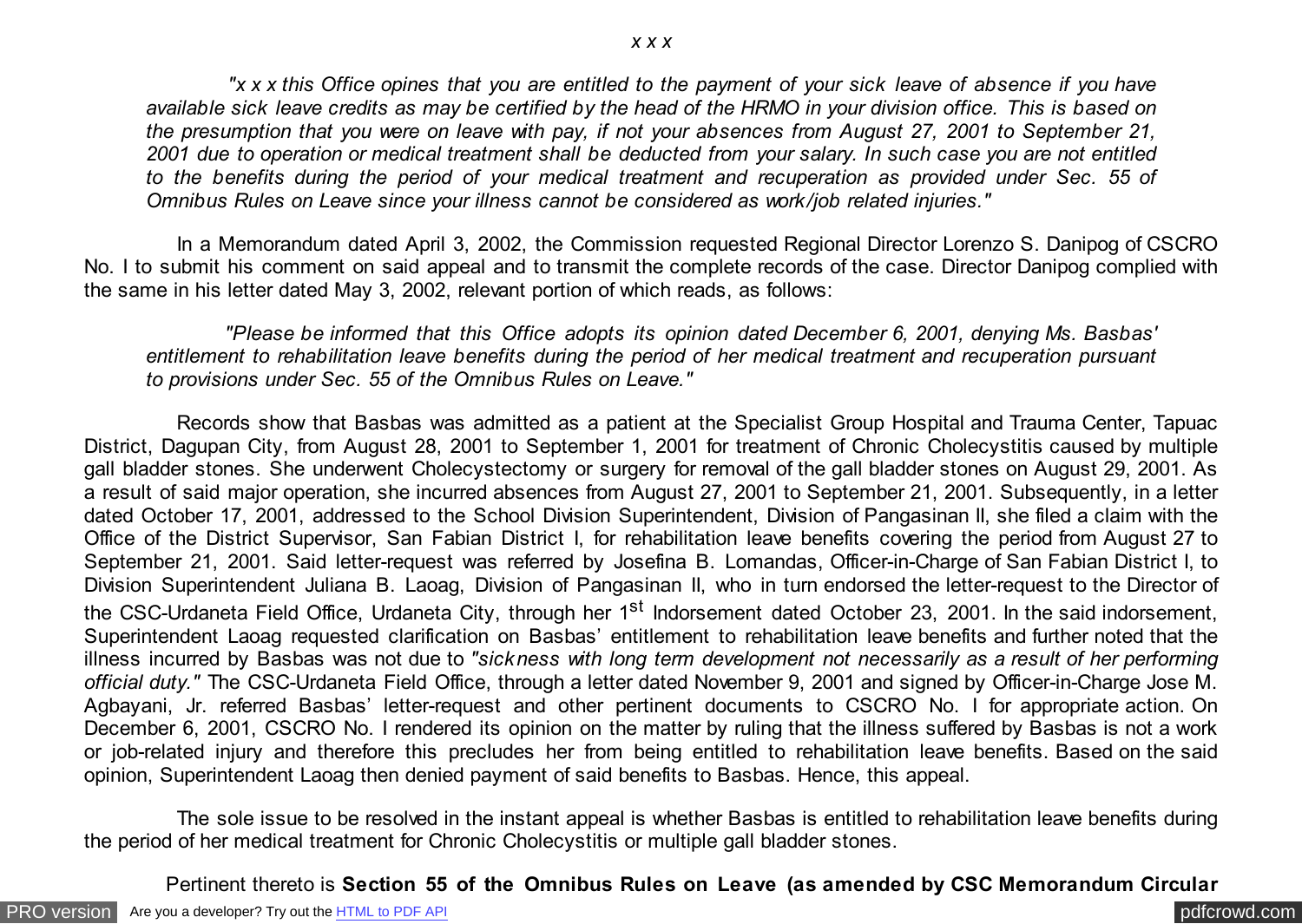## **Nos. 41 s. 1998 and 14 s. 1999)** which provides, as follows:

*"Sec. 55. Rehabilitation leave for job-related injuries. – Applications of officials and employees for leave of absence on account of wounds or injuries incurred in the performance of duty must be made on the prescribed form, supported by the proper medical certificate and evidence showing that the wounds or injuries were incurred in the performance of duty. The head of department/agency concerned shall direct that absence of an employee during his period of disability thus occasioned shall be on full pay, but not to exceed six (6) months. He shall also authorize the payment of medical attendance, necessary transportation, subsistence and hospital fees of the injured person. Absence in the case contemplated shall not be charged against sick leave or vacation leave, if there are any."*

 Based on the aforementioned provision, in order for an employee to be entitled to rehabilitation leave benefits, it is important to determine whether the wounds or injuries suffered were incurred in the performance of duty. In Basbas' case, she suffered Chronic Cholecystitis, which required a Cholecystectomy, a surgical procedure for the removal of gall bladder. For Basbas to be entitled to rehabilitation leave benefits under Section 55 of the Omnibus Rules on Leave, it is essential to determine the relation of Cholecystitis to her work as a teacher.

 For clarity, Cholecystitis is a disorder marked by inflammation of the gallbladder, a pear-shaped organ that stores bile salts until they are needed to help digest fatty foods, that is often caused by the presence of gall bladder stones or gallstones. A gallstone is a solid crystal deposit that forms in the gallbladder. Gallstones may be caused by a combination of factors, including inherited body chemistry, body weight, gallbladder motility (movement), and perhaps, diet. Moreover, low-fiber, highcholesterol diets, and diets high in starchy foods have been suggested as contributing to gallstone formation. Men and women who are overweight and pregnant women are found to be more at risk in developing gallstones. Cholecystectomy or the surgical removal of the gall bladder and gallstones is the most common treatment of said disease.

 It must be noted that Cholecystitis is not listed as an occupational disease under the **Amended Rules on Employees Compensation**. Furthermore, the issue whether said illness is service or work-related will depend upon the peculiarities of each case. As ruled by the Commission in the case of **Maranan, Margaret, CSC Resolution No. 01-1532 dated September 13, 2001:**

*"x x x There can be no hard and fast rule in determining whether or not a sickness is work related. It is up to the applicant for rehabilitation leave to show a reasonable work-connection in his illness and if there is no work connection in the sickness, he must show proof that the risk of contracting the illness is increased by the working conditions. He who alleges the fact has the burden of proving it and a mere allegation is not evidence."* (Emphasis supplied)

 Be it emphasized that in her letter-appeal, Basbas did not give any justification or proof to show that the illness she suffered is service or work-related. There was even no proof or evidence to show that working conditions increased the risks of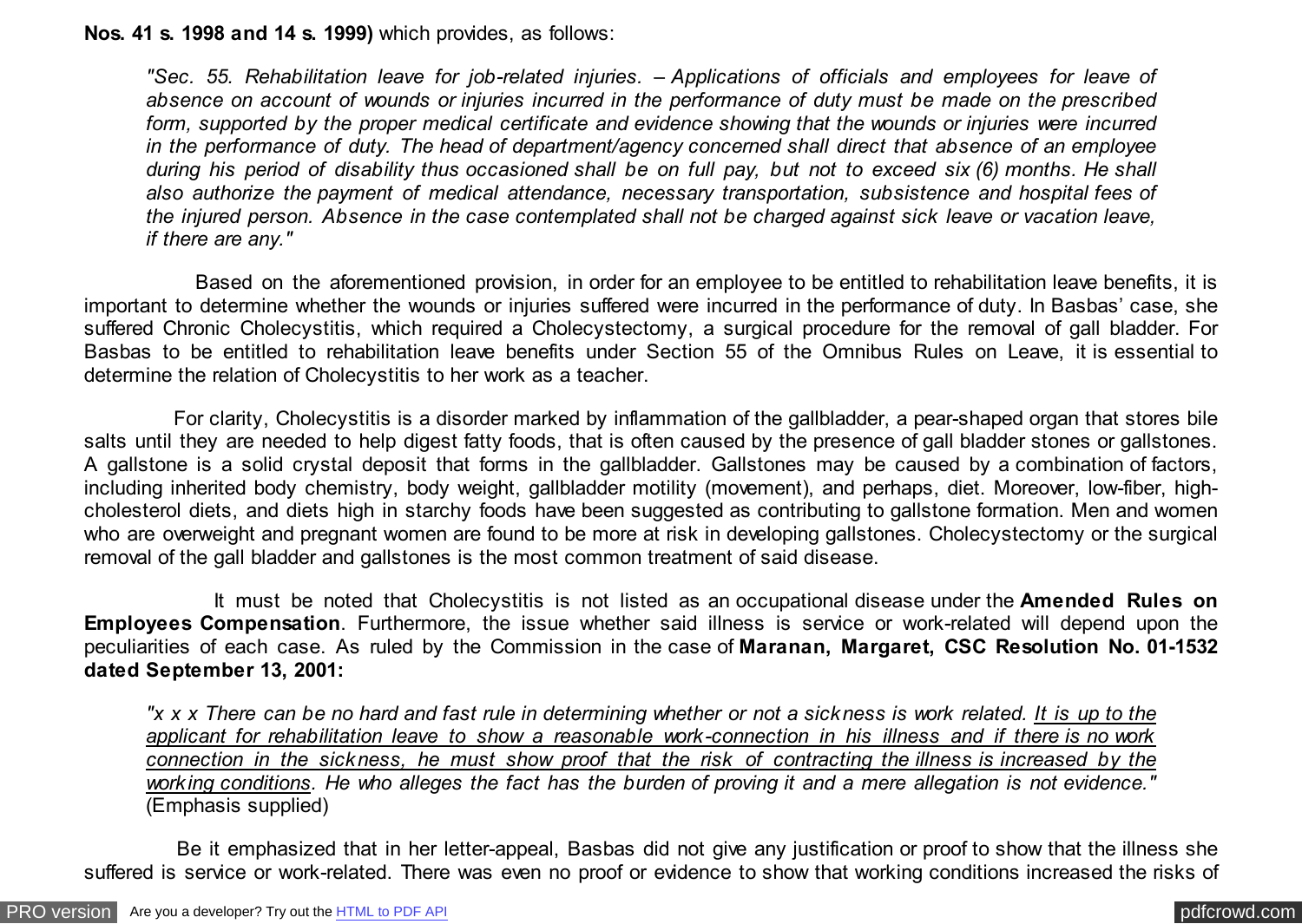her illness. In essence, she merely based her claim for rehabilitation leave benefits solely on the fact that the illness occurred during her employment and nothing more. In contrast, there is a view to the effect that said illness is caused by factors attributable to the patient, to include but not limited to, food intake. Suffice it to say, she failed to establish even a semblance of connection between her illness and her occupation. Therefore, the Commission concurs in the Opinion of the CSCRO No. I that she is not entitled to rehabilitation leave benefits.

Thus, as further elucidated by the Commission in the Maranan case:

 *"While the rehabilitation leave is a social legislation designed to give relief to employees, it is not the intention of the Commission to include in its coverage all injuries and illness which might be acquired by the employee in the course of the employment, but only those which were incurred in the performance of duty. x x x In evaluating the entitlement of an employee to rehabilitation leave, the Commission must not only decide from a sympathetic point of view but must consider proven facts pertaining to the relation of the injury and the work of an employee. To be entitled to the same, there must be evidence to show that the illness was incurred in the performance of duty or that it is service or work connected."*

 **WHEREFORE,** the appeal of Maria P. Basbas is hereby **DISMISSED** for lack of merit. Accordingly, the Opinion dated December 6, 2001 of the Civil Service Regional Office No. I, San Fernando City, La Union, that Maria Basbas' illness (Cholecystitis) is not a work or job-related injury to entitle her to rehabilitation leave benefits, is hereby **AFFIRMED.**

Quezon City, DEC 17 2002

(Signed) **JOSE F. ERESTAIN, JR.** Commissioner

(Signed) **KARINA CONSTANTINO-DAVID** Chairman

(Signed) **J. WALDEMAR V. VALMORES** Commissioner